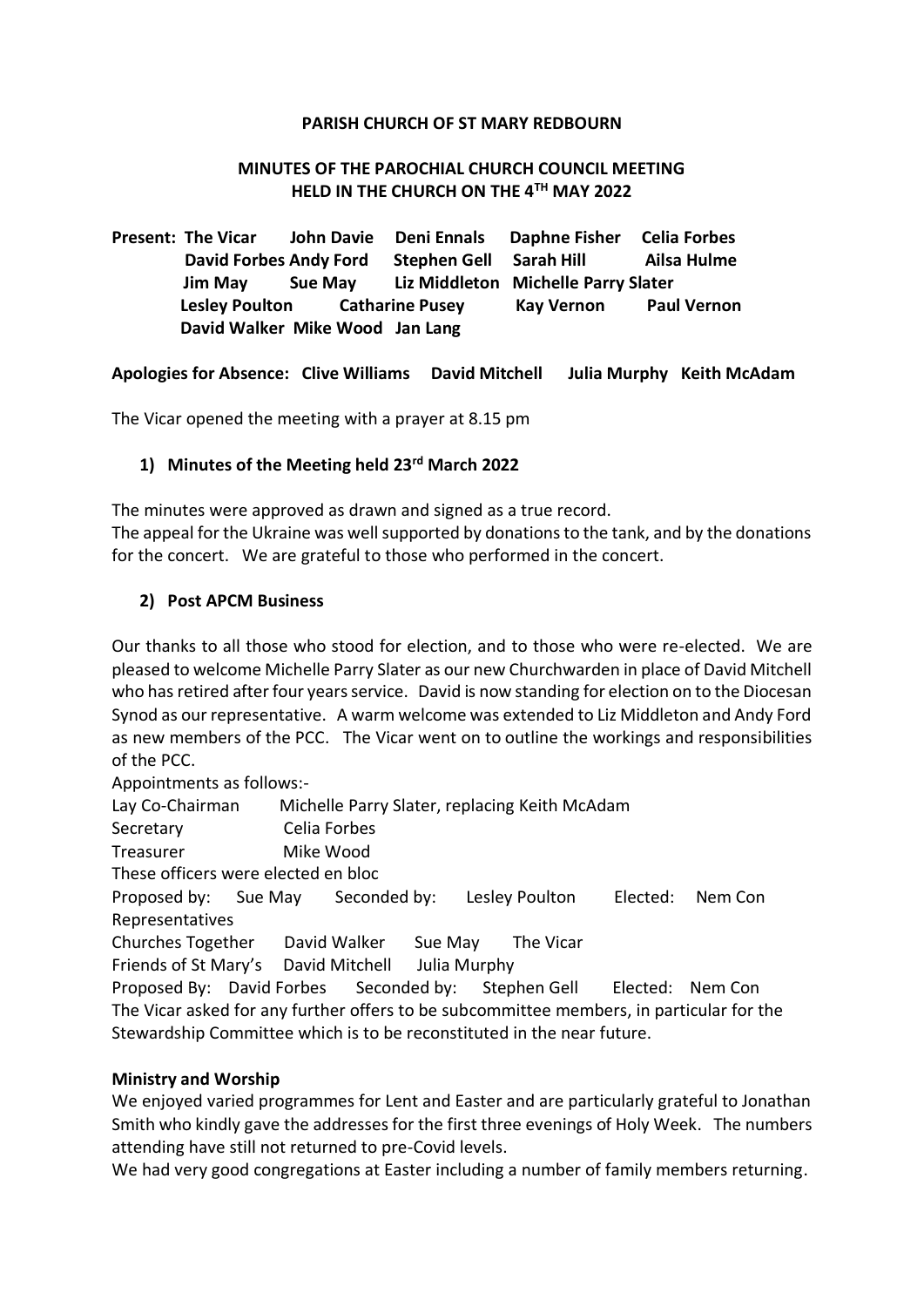The Easter Monday Pilgrimage to the Abbey included a few visitors from other churches in the Diocese, and we were particularly pleased to enjoy the company of the Archdeacon and her family.

## Covid Review

We have been very careful to consider everyone's sensibilities during the last two years, and we are conscious that our caution has been rewarded. Face coverings have been encouraged, but these are no longer considered mandatory, but a matter of choice for individuals. The Vicar will put a notification on the website to this effect. The offer of wine from the Chalice will be available from the 15<sup>th</sup> May, but will be a matter of personal choice. We will not be reinstalling the communion rails at present, but communion will be offered from a standing station. We will not be allowing wafers to be dipped into the chalice as this can also be a method of transmission of germs etc. and is not permitted in this Diocese. We may reintroduce the monthly breakfast in the Autumn.

Our plans to have a separate Jubilee Event in the church drive have now been shelved in favour of joining in the Parish Council lead event on the Common. The Parish Council is providing £5000 towards the cost, and County Councillor, Annie Brewster is providing £1000 from her discretionary funds. Various entertainments have been booked between 11 am and 5 pm along with a pay bar from the Hollybush, cream teas etc. All this will be held on the 5<sup>th</sup> June.

# **3) Finance**

Mike Wood had circulated the budget prior to the meeting, and Mike took us through the detail. Regular giving has suffered a considerable downturn, and we look likely to be seeing a deficit of some £13000 at the end of the year. This shortfall will need to be addressed in the very near future, in terms of trying to increase income through the work of the Stewardship Committee. We will also need to look very closely at our expenditure and a small working group of The Vicar, the PCC Treasurer, Paul Vernon and Michelle Parry-Slater was delegated with the authority to scrutinise the accounts and take necessary steps identified in order to reduce costs.

We are pleased to report that the Vicarage Cottage has now been re-let, and with an increased amount of rent.

Formation of the working group and the adoption of the Budget: Proposed by: The Vicar Seconded by: John Davie Passed: Nem Con

# **4) Safeguarding**

Jan Lang had already submitted a report prior to the meeting, asking for the approval of a number of points. This was discussed and agreed.

Proposed by: Paul Vernon Seconded by: David Forbes Passed: Nem Con Jan reiterated that any changes of staffing in the various groups need to be advised. Some people still need to do their on-line training.

Approval of the current list of Activities

Proposed by: Ailsa Hulme Seconded by: Stephen Gell Passed: Nem Con